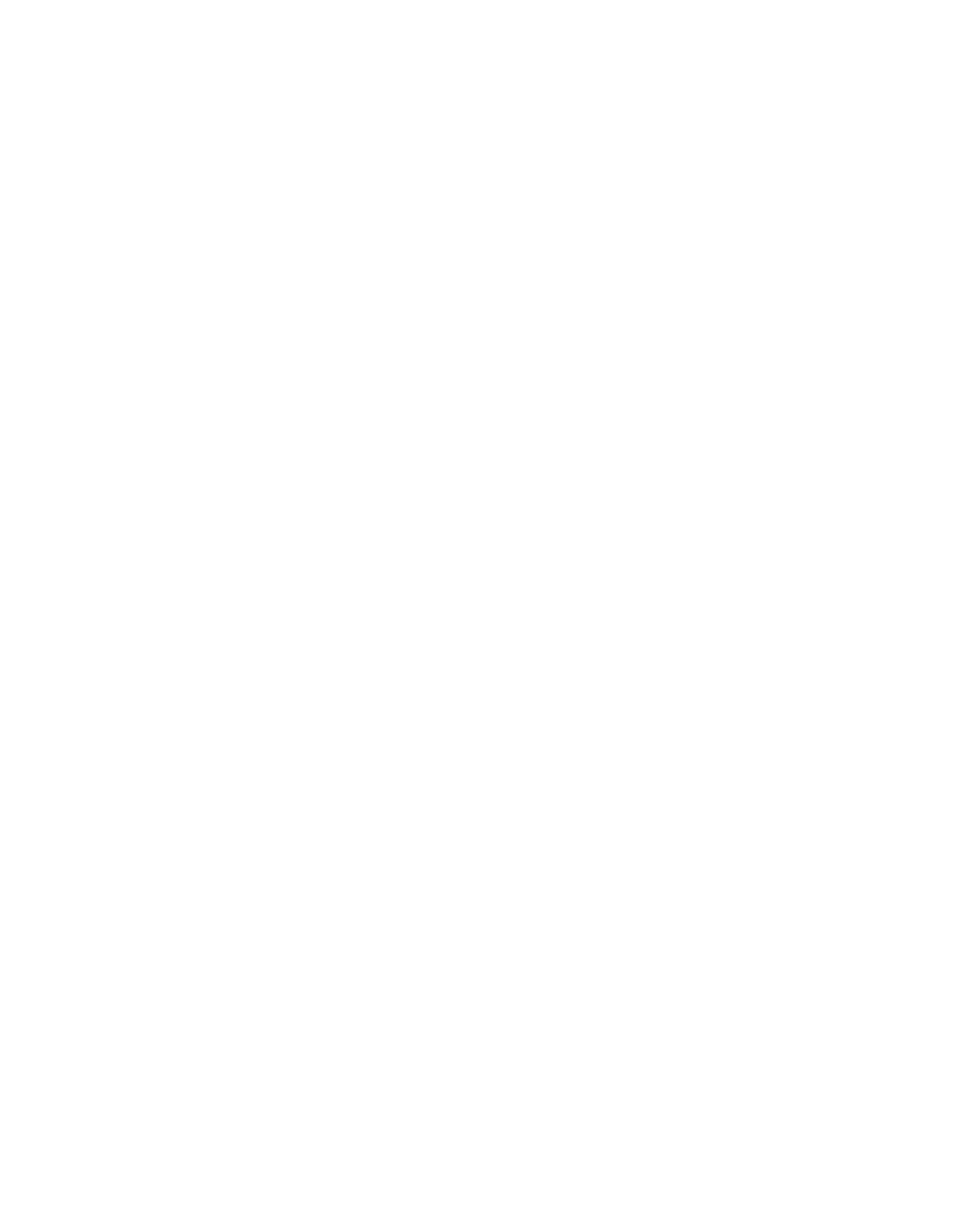- · *Fremont PD* Signed the first contract with Redflex in 1999. Recently renewed the contract for another 5 years. By the end of the first 5 years 10 cameras total were in place. 1100-1500 cites are generated per month.
- · *Bakersfield PD-* Redflex
- · *Capitola PD* American Traffic Solution (ATS).
- · *Long Beach PD* Nestor Traffic Systems.
- · *Cathedral City PD* American Traffic Solution (ATS).
- · *Pasadena PD* Nestor Traffic Services.
- · *Beverly Hills PD* Affiliated Computer Services (ACS).
- · *Emeryville PD* Redflex
- · *Davis PD-* Nestor Traffic Systems
- · *El Cajon PD* Redflex

## **11. Did you have any issues with the vendor in the installation or post installation phases?**

- · *San Diego PD* Issues arose in coordinating our private vendor, court service and the City Attorney's Office. Anytime staff changes at any of the three, the system seems to have problems for a period of time due to procedures not being followed.
- · *Oxnard PD* No issues.
- · *Fremont PD* There haven't been any big problems, just an occasional issue with the camera or looping. We have a clause in our contract that states they must respond within 2-3 days to handle the problem.
- · *Bakersfield PD-* No, Redflex has been very responsive and attentive in this area.
- · *Long Beach PD* No major problems with the installation or tear down.
- · *Cathedral City PD-* No issues up to this point. The firm worked very well with the City Engineers, as well as the sub-contractor who installed the system. We have had a couple of minor issues that have been immediately addressed, such as camera alignment, glare, etc. The firm has worked well with resolving those particular problems.
- · *Pasadena PD* Unaware of any issues, those were handled by Department of Transportation.
- · *Beverly Hills PD-* There were a few issues which popped up on each location (yellow timing, camera angle, lighting strength, and proper signage).
- · *Emeryville PD-* No issues and are quite happy with Redflex.
- · *Davis PD* They have been great all the way around.
- · *El Cajon PD-* Done all they have promised. Was suspended for a short time because of the SDPD problems.

#### **12. Did you receive any legal challenges to installing red light photo enforcement cameras?**

a. *San Diego PD*- All challenges were put to rest after redesigning the in ground systems to legally accepted specifications.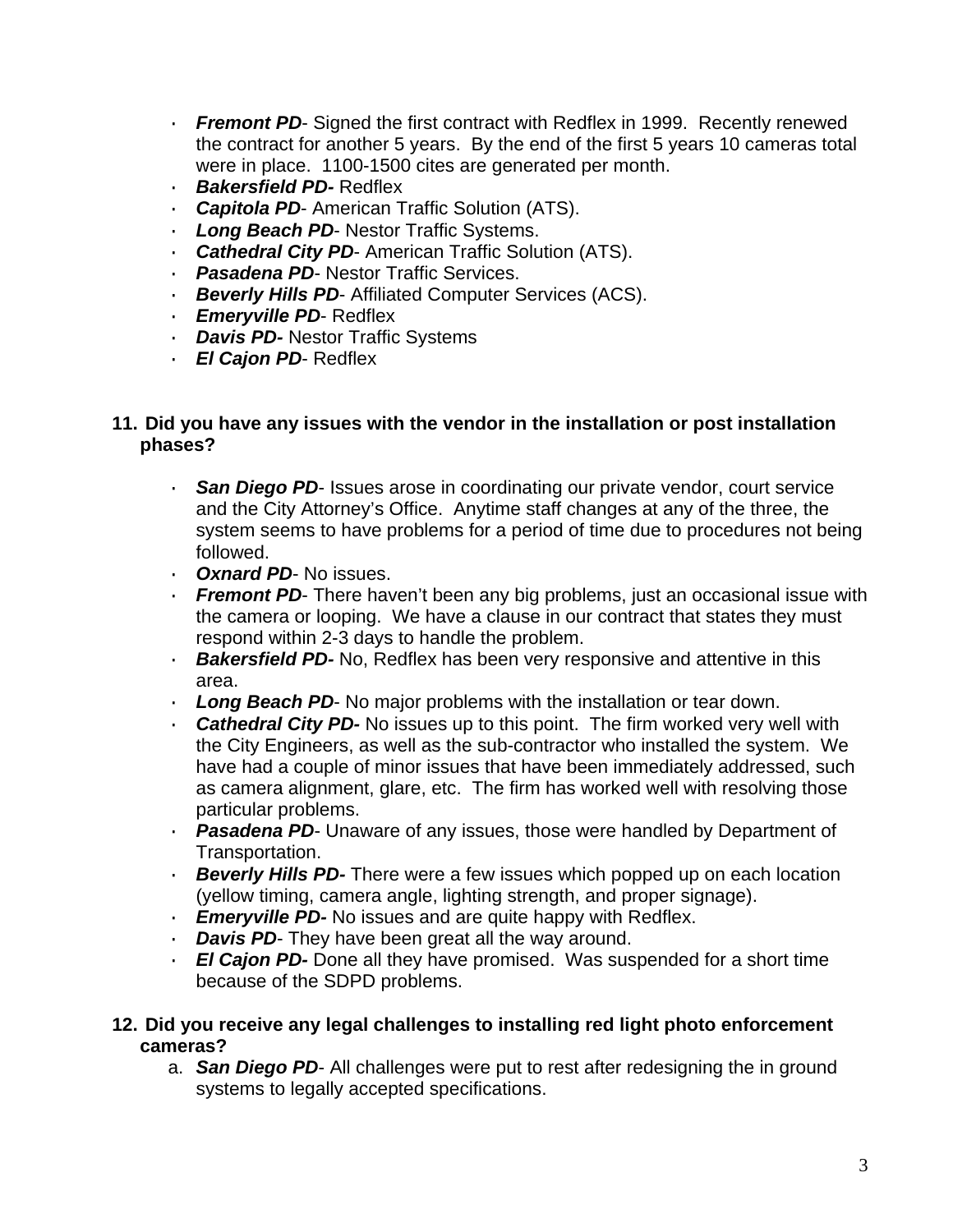- b. *Oxnard PD* No challenges.
- c. *Fremont PD* No legal challenges.
- d. *Bakersfield PD* We received a few but nothing that prohibited the use of the devices. There are a few violators who still argue the constitutionality of the cameras.
- *e. Capitola PD-* We've not received any legal challenges
- f. *Long Beach PD* No major legal challenges.
- g. *Cathedral City PD-* No challenges.
- h. *Pasadena PD-* We have not had any significant legal challenges.
- i. *Beverly Hills PD-* We fielded quite a few court challenges (re: speed traps, operator issues, etc.) from local attorneys who wanted to build a practice for these citations.
- j. *Emeryville PD* No significant legal challenges.
- k. *Davis PD* We have not had any legal challenges. We just got our first court challenge on a cite after issuing over 300.
- l. *El Cajon PD* No legal challenges.

## **13. Have you had any significant legal challenges from individuals who have received red light tickets (beyond just fighting the ticket)?**

- a. *San Diego PD* No, all challenges have been based on fighting the ticket.
- b. *Oxnard PD* None.
- c. *Roseville PD* There have been no significant challenges. There are a number of things you must do to avoid some legal pitfalls. One key things is to adopt a comprehensive policy that addresses your process (which needs to cover certain requirements as per the vehicle code.) The one annoyance are the people who have made it their mission to fight photo red light citations by making public records requests designed to annoy you and create busy work. My recommendations is that you save every related document somewhere and when you get your first public records request you send them an avalanche of paper and charge them accordingly. The vast majority of people who want to fight their tickets will view their video and then just pay their fine.
- d. *Fremont PD* One legal challenge that we received regarding a red light ticket was regarding the loop censors being speed traps. The Commissioner disagreed, however the lawyer has appealed the ruling. Normally the only time a case is lost is due to the photo being unclear or there is some doubt as to whether the R/O is the driver.
- e. *Bakersfield PD* No
- f. *Cathedral City PD-* Not yet, but we have been contacted by the gentleman who runs the highwayrobbery.net website, and he has made a public records request from the City for the red light camera system information.
- g. *Pasadena PD-* A couple of attorneys have tired to argue on the scientific validity of video cameras but that defense did not hold-up in court.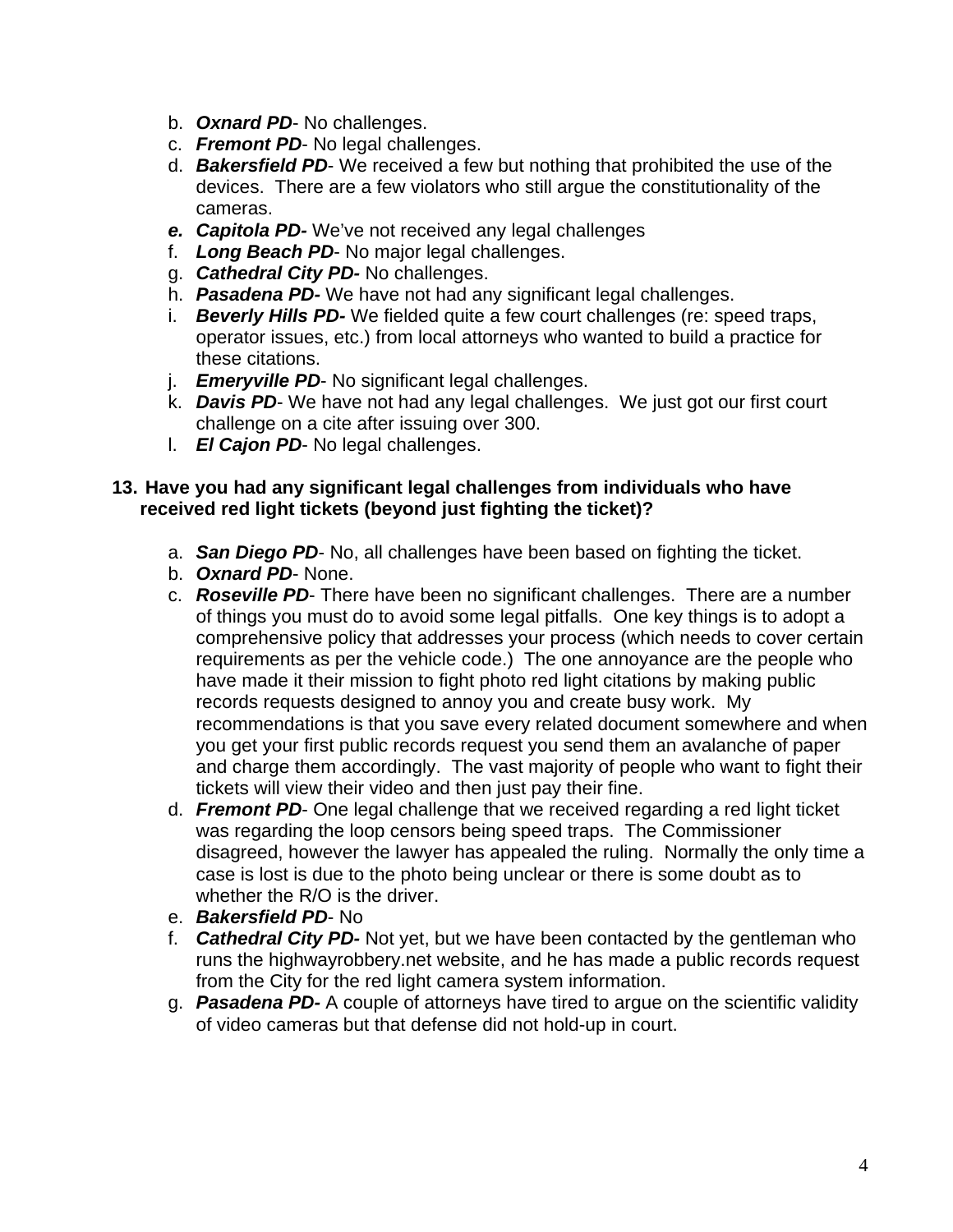**14. How was the red light photo enforcement concept received by your citizens? San Diego PD-** Initially, faith in the system was extremely low due to the poor quality of the original system and procedures used to process the tickets. The system was shut down and redesigned at the intersections and the entire court and issuing process was revamped.

# *a. Oxnard PD-*

- b. *Roseville PD* Most of the citizens have been supportive. Even most of the violators agree with the ticket once they have reviewed the video. In addition, the accident rates at the cameras intersections have dropped.
- c. *Fremont PD-* We didn't have any problems in the beginning because we were the first city to implement the program in northern California. No one spoke against it when it went before Council. Complaints came in when we started citing for right turn on red violations.
- d. *Bakersfield PD-* Most people don't mind it, until they receive a citation. There is a great deal of discussion over whether or not they reduce accidents.
- e. *Capitola PD-* The red light photo enforcement program has been well received by citizens as the city council lobbied for the system and a substantial amount of public input was sought. We also engaged in a comprehensive media campaign prior to implementation.
- f. *Long Beach PD* There has been mostly positive feedback from our citizens, except from those who were caught by the camera.
- g. *Cathedral City PD-* We had more support for it than opposition. We have been discussing it at Council for the better part of two years, and even had some media coverage prior to the actual development of the program.
- h. *Pasadena PD-* In my opinion the public does not like the red light cameras and sees it as a cash cow for the city.
- i. *Beverly Hills PD-* No major backlash was noticed from the citizens.
- j. *Emeryville PD-* The program has been well received by the community. It was a unanimous vote for City Council.
- k. *Davis PD* Council and Traffic Safety Advisory Committee loved the idea. The rest of the population has not really said.
- l. *El Cajon PD* Did public outreach, which explained why they were doing it and focused on public safety. Well received by the community.

# **15. Have you met your revenue projections from the red light photo enforcement project?**

- a. *San Diego PD* Currently eight systems are in operation and revenue for the project is paying for the program and just breaking even due to an approximate 25% issuance rate on violations.
- b. *Oxnard PD-* This is still an unanswered question. We are working with the courts to differentiate revenue from all red light tickets and automated citations. Our expectation for red light cameras was zero revenue and zero cost (cost neutral). I think we have a positive cash flow, but that has yet to be determined.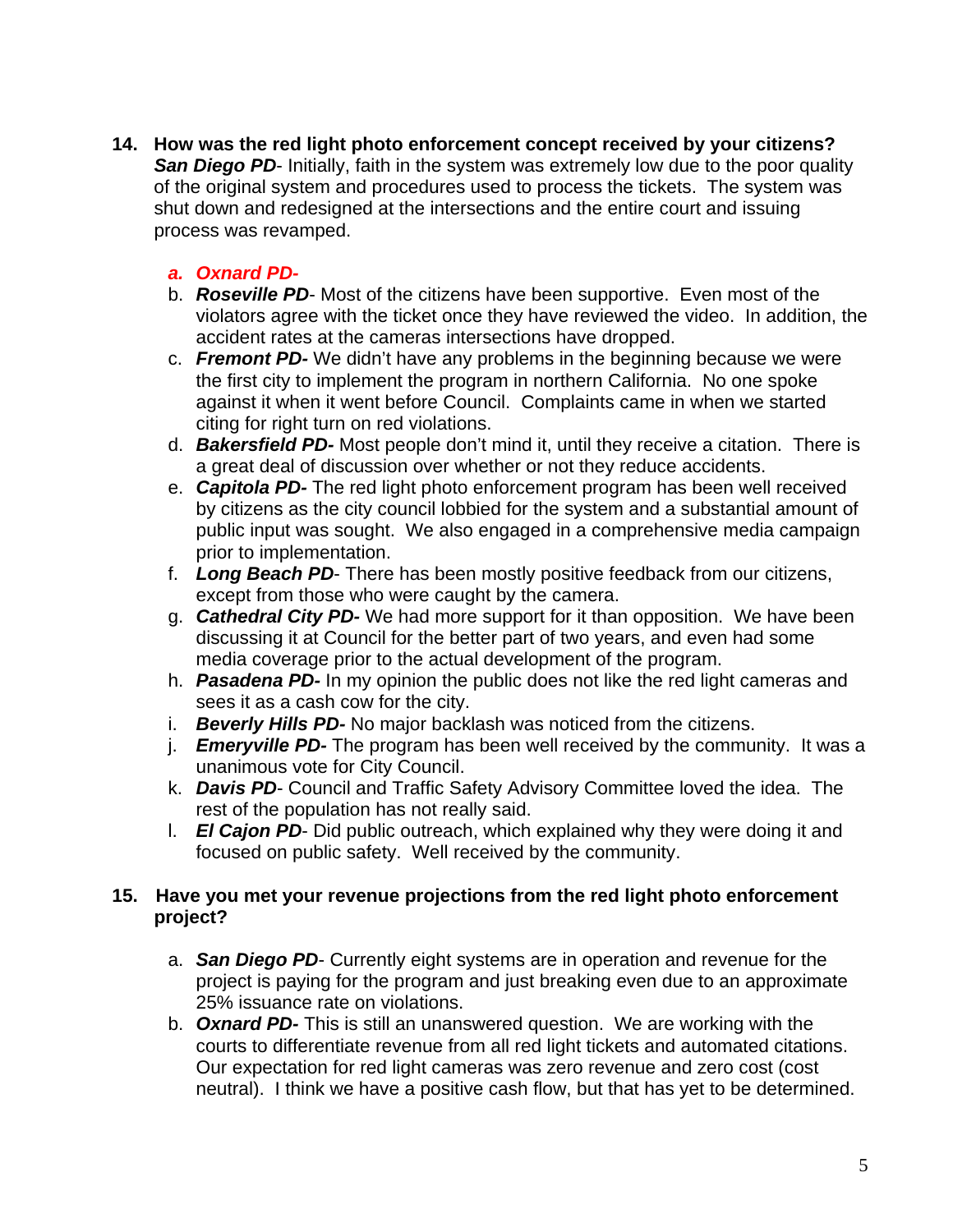- c. *Fremont PD* Our revenue has had a significant increase since the program started. In the first two years we did not meet our revenue projections, and this was because we turned on our cameras one at a time. Had they gone in all at once, this would not have been the case. Over the past two+ years we have had consistent counts and the revenue continues to come in.
- d. *Capitola PD-* We have not met the revenue projections due to a very slow responses by our courts. However, the courts have now secured a contract with a collections agency which will collect fines on behalf of all of the cities in the county. ATS offers a great database and noticing system, if jurisdictions are willing to issue citations for straight red light violations and forego enhancements. If not, the courts will need to bill violators with base fines and enhancements added.
- e. *Bakersfield PD-* No. We have to look at it as a traffic safety concern as opposed to a revenue generator. That may be in part due to the local courts not adhering to the recommended fine schedule.
- f. *Long Beach PD* We have never reached our revenue goal.
- g. *Cathedral City PD-* We are currently processing more than enough citations to cover the costs of operating the system, however, we still haven't been able been able to accurately assess our revenues. ATS and the Court are currently working on a way of tracking all the citations and revenues generated from them.
- h. *Pasadena PD-* Unknown, handled by the Department of Transportation.
- i. Beverly Hills PD- Our finance department insists that revenues from our current program barely cover the monthly costs to the vendor.
- j. *Emeryville PD-* I believe the revenue projections have been met, but there is a lag time between paying the vendor and you actually receiving the fine money from the court.
- k. *Davis PD-* The revenue has not really panned out to date. We have been up and running for two and a half months at two intersections and for about three weeks at two different intersections.

# **16. Have your revenues significantly increased because of the program?**

- a. *San Diego PD* Seven more intersections will be added this year with advanced technology, which should increase the efficiency. Hopefully the increased revenue will go back into the program and replace old equipment.
- b. *Roseville PD-* Revenues have not increased.
- c. *Bakersfield PD-* No.
- d. *Long Beach PD-* The revenue has not increased significantly over the life of the program.
- e. *Cathedral City PD-* We are still waiting on this particular issue.
- f. *Pasadena PD-* Unknown.

# **17. Did you have any issues with the Courts when you implemented your program?**

a. *San Diego PD*- Yes, procedures had to be put in place to handle evidence packages for each case going to court. Additionally, those packages had to be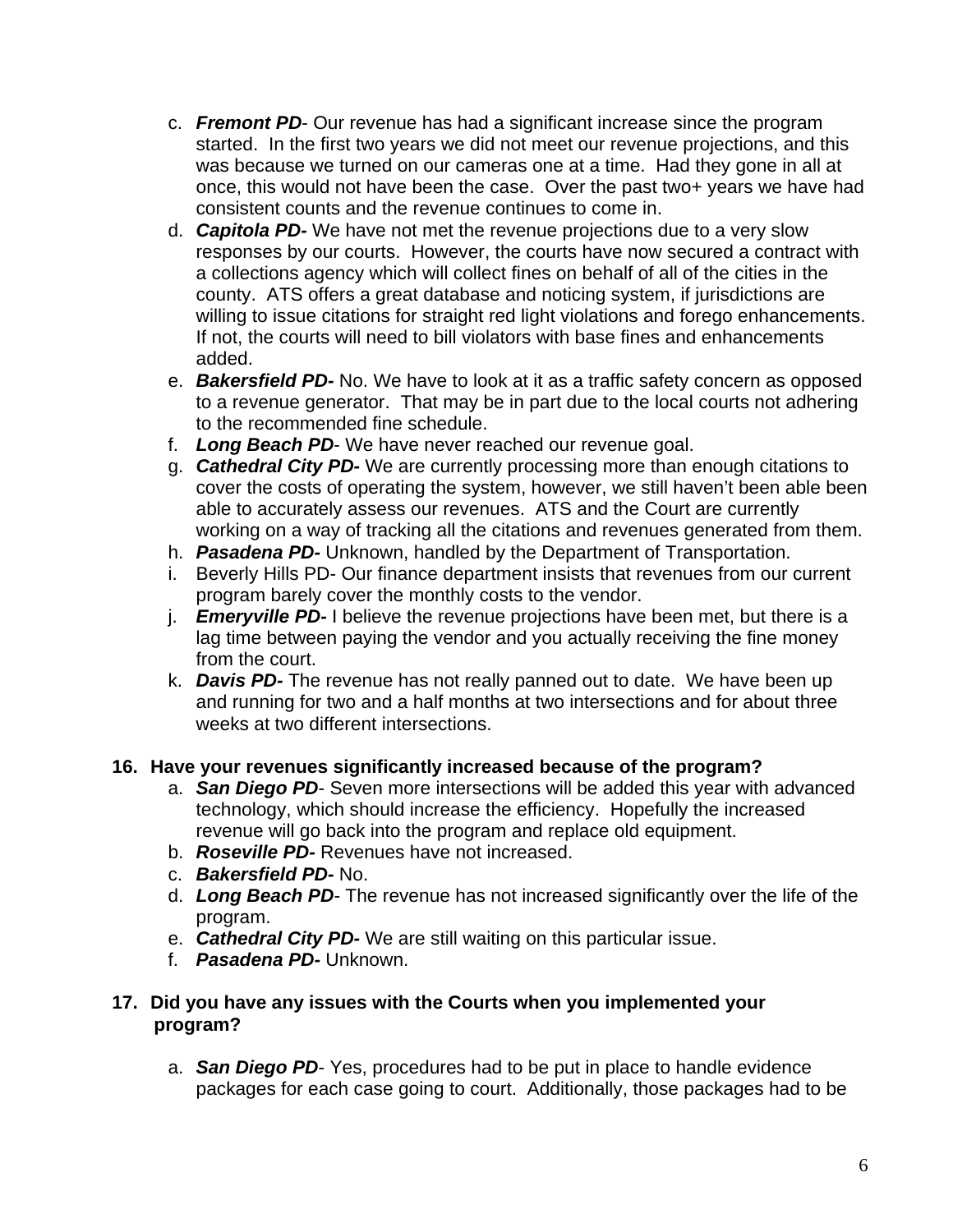retained for retrials. Also, the City Attorney's Office needed an extra staff person to issue subpoenas.

- b. *Oxnard PD* We've had our program since 1997. Whatever issues we had originally are long-forgotten. The only issue now is splitting revenue lines between Redflex and conventional red light cites.
- c. *Roseville PD* The biggest issue came from working with the IT people at the courts when the program started. We had to constantly meet and beg them to get their end up and running. It took a good year and a half to iron out the wrinkles with the courts. It may behoove you to see if any other agencies in your areas already use a particular vendor and if the court is already set up to work with that vendor.
- d. *Fremont PD* No, we made sure to include them in every step of the process. Currently, the court's only issue is that they can't keep up with the number of citations being issued by our traffic unit.
- e. *Bakersfield PD-* Other than the fine situation the Courts have been very supportive.
- f. *Capitola PD-* The Santa Cruz County Superior Court has been very slow to collect fines on our behalf.
- g. *Long Beach PD* There has been no major issue with the courts. We have always kept them well informed on the program.
- h. *Cathedral City PD* The Courts have seemed to be receptive, however we have an archaic computer system in our particular Court, so it has made the tracking of the citations and revenues a problem. The firm and the Court are working to resolve this issue.
- i. *Pasadena PD-* Initially the courts found almost all defendants guilty. In 2005, we had a new Bench Officer assigned to hear the cases and we were losing over half of our cases. It was determined that the Bench Officer was uneducated on the accuracy and operations of the system. We educated the Bench Officer about the program and we have seen a significant increase of guilty findings since.
- j. *Beverly Hills PD* The court now requires the vendor to access DMV records for inclusion on the cite.
- k. *Emeryville PD-* We included the court commissioners in our preliminary studies and asked what they needed. We have had very few problems as a result.
- l. *Davis PD-* Our Traffic Commissioner loves the idea.
- m. *El Cajon PD* No, very complimentary. No complaints about increased paper flow to court records.

# **18. Has the software/photo equipment and related technology work as promised?**

- a. *San Diego PD* The newer multi-cams and digital is the way to go. The old wet film and single cameras are not worth the investment or time or money. The multi-cams are the only cameras worth installing in large intersections.
- b. *Oxnard PD* Redflex is very responsive to our needs and whatever on-site system maintenance is required. Their on-line, web-based interface is top-notch. The 15 seconds of video playback is a great tool for showing drivers how they violated the signal.